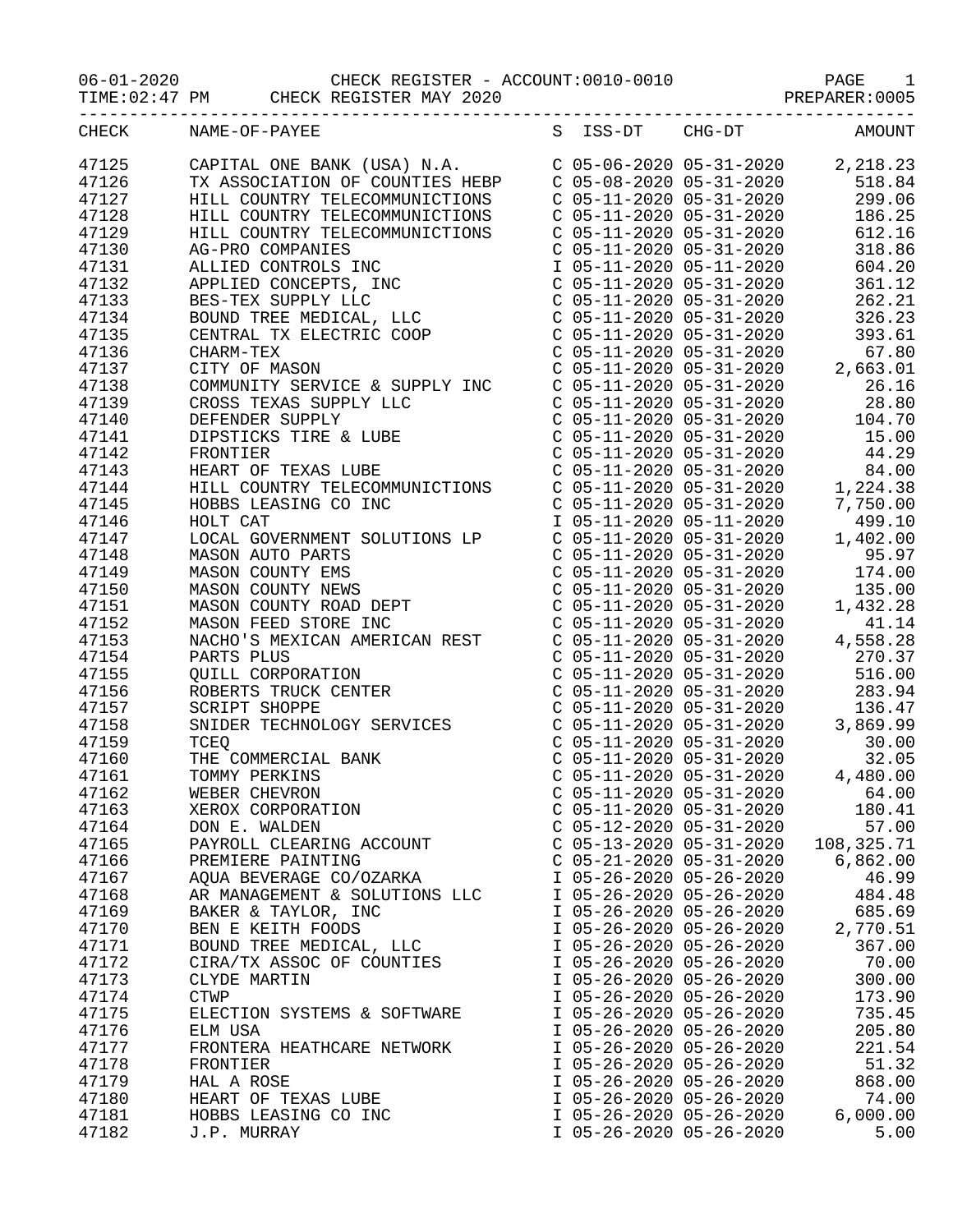06-01-2020 CHECK REGISTER - ACCOUNT:0010-0010 PAGE 2

TIME:02:47 PM CHECK REGISTER MAY 2020 PREPARER:0005

|       | CHECK NAME-OF-PAYEE                                                                                                                                                                                                                                  |  | S ISS-DT CHG-DT AMOUNT                                |          |
|-------|------------------------------------------------------------------------------------------------------------------------------------------------------------------------------------------------------------------------------------------------------|--|-------------------------------------------------------|----------|
| 47183 | LOCAL GOVERNMENT SOLUTIONS                                                                                                                                                                                                                           |  | I 05-26-2020 05-26-2020 250.00                        |          |
| 47184 |                                                                                                                                                                                                                                                      |  |                                                       |          |
| 47185 |                                                                                                                                                                                                                                                      |  | I 05-26-2020 05-26-2020<br>I 05-26-2020 05-26-2020 1, |          |
| 47186 |                                                                                                                                                                                                                                                      |  |                                                       |          |
| 47187 | 1 05-26-2020 05-26-2020<br>LUCIO MORA<br>MASON AUTO PARTS<br>MASON SHORT STOP<br>MASSEY BALENTINE P.C.<br>TOS-26-2020 05-26-2020<br>TOS-26-2020 05-26-2020<br>TOS-26-2020 05-26-2020<br>TOS-26-2020 05-26-2020<br>TOS-26-2020<br>TOS-26-2020<br>TOS- |  |                                                       |          |
| 47188 |                                                                                                                                                                                                                                                      |  |                                                       |          |
| 47189 |                                                                                                                                                                                                                                                      |  | I 05-26-2020 05-26-2020                               | 1,517.91 |
| 47190 |                                                                                                                                                                                                                                                      |  | I 05-26-2020 05-26-2020                               | 150.00   |
| 47191 |                                                                                                                                                                                                                                                      |  | $I$ 05-26-2020 05-26-2020 2,798.00                    |          |
| 47192 |                                                                                                                                                                                                                                                      |  | I 05-26-2020 05-26-2020                               | 225.00   |
| 47193 |                                                                                                                                                                                                                                                      |  | I 05-26-2020 05-26-2020 433.92                        |          |
| 47194 | MASSEI BALENTINE P.C.<br>MCCREARY VESELKA BRAGG & ALLEN<br>MCMILLAN & QUINN INC<br>MID-TEX PARTS & SALES<br>MIKE SCHNEIDER<br>OVERDRIVE INC<br>PAM BEAM<br>PARTS PLUS<br>POSTMASTER<br>QUILL CORPORATION<br>DECIONATER                               |  | C 05-26-2020 05-31-2020 58.97                         |          |
| 47195 |                                                                                                                                                                                                                                                      |  | I 05-26-2020 05-26-2020 766.60                        |          |
| 47196 |                                                                                                                                                                                                                                                      |  | I 05-26-2020 05-26-2020 94.00                         |          |
| 47197 |                                                                                                                                                                                                                                                      |  | I 05-26-2020 05-26-2020                               | 38.99    |
| 47198 | REGIONAL PUBLIC DEFENDER OFFICE/LUB I 05-26-2020 05-26-2020                                                                                                                                                                                          |  |                                                       | 1,000.00 |
| 47199 | SAN SABA FIRE SAFETY EQUIPMENT INC I 05-26-2020 05-26-2020 61.95                                                                                                                                                                                     |  |                                                       |          |
| 47200 | SCOTT MERRIMAN                                                                                                                                                                                                                                       |  | I 05-26-2020 05-26-2020 402.60                        |          |
| 47201 |                                                                                                                                                                                                                                                      |  | I 05-26-2020 05-26-2020                               | 163.13   |
| 47202 |                                                                                                                                                                                                                                                      |  | I 05-26-2020 05-26-2020                               | 3,665.67 |
| 47203 | SCOTT MERRIMAN<br>SMITH MUNICIPAL SUPPLIES<br>STROEHER & SON, INC.<br>TCEQ<br>THAIN A MARTIN<br>USOXO                                                                                                                                                |  | I 05-26-2020 05-26-2020 30.00                         |          |
| 47204 |                                                                                                                                                                                                                                                      |  | I 05-26-2020 05-26-2020                               | 550.00   |
| 47205 | USOXO<br>WILLOW CREEK CAFE<br>XEROX CORPORATION<br>7FSCH & PICKETT                                                                                                                                                                                   |  | I 05-26-2020 05-26-2020                               | 146.50   |
| 47206 |                                                                                                                                                                                                                                                      |  | I 05-26-2020 05-26-2020 3,427.50                      |          |
| 47207 |                                                                                                                                                                                                                                                      |  | I 05-26-2020 05-26-2020                               | 307.91   |
| 47208 |                                                                                                                                                                                                                                                      |  | I 05-26-2020 05-26-2020                               | 340.00   |
| 47209 | PAYROLL CLEARING ACCOUNT C 05-27-2020 05-31-2020 132,026.97                                                                                                                                                                                          |  |                                                       |          |
| 47210 | CAPITAL ONE BANK (USA) N.A.                                                                                                                                                                                                                          |  | I 05-28-2020 05-28-2020                               | 2,019.94 |